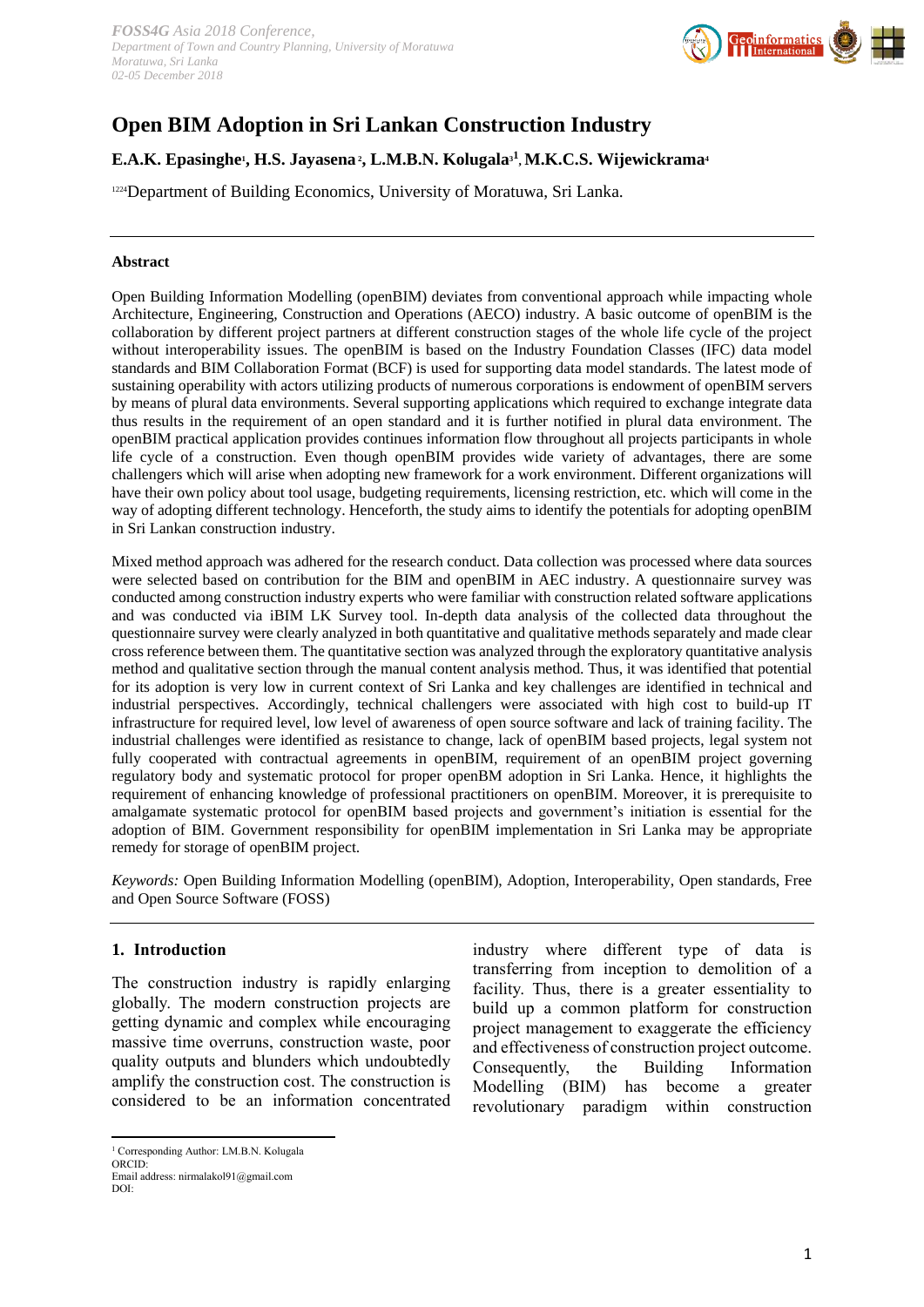context to assist in making a common working platform for every stakeholder within a construction project. According to Motawa and Almarshad (2013), BIM is improving the productivity, efficiency, value, quality, and sustainability while reducing the lifecycle costs, lead times and duplications through effective collaboration and communication of stakeholders in construction projects. However, BIM has an interoperability issue between Architecture, Engineering, Construction and Operation (AECO) industries software (Excellence, 2012). As per Blog (2017), interoperability was explained as capability of different software to exchange data via a common set of exchange formats. In order to build up the interoperability within BIM environment, Autodesk has developed a cloud supported integrated service as Industry Alliance of Interoperability (IAI) in 1994. In 2005, this IAI was changed to buildingSMART and currently it is prevalent international organization which enhance the information exchange between software used in the construction industry.

Consequently, buildingSMART has developed a universal approach known as 'openBIM' which permits project stakeholders to contribute in BIM irrespective of the software tools they use. Accordingly, Industry Foundation Classes (IFC) are the international standard for BIM which acts as an open and neutral data format for openBIM (Nisbet & Liebich, 2007). They enable to share and exchange construction and operational data across different software applications. Basically, openBIM enables to maintain the title and the obligation of each participant of the project (BIMhub, 2017). Even though openBIM provides wide array of advantages, there are some challengers which arise when adopting new framework for work environment (Panuwatwanich, Wong, Doh, Stewart, & McCarthy, 2013).

Different organizations have their own policy about tool usage, budgeting requirements, and licensing restrictions which will challenge the way of adopting BIM (Zhi, 1995). Furthermore, the technology itself may generate barriers in integrating because of difference in user experience, available task set, and some closed data models may provide specific functionalities which are not available as part of the openBIM standards (Building Smart Standards, 2008). The scenario can be analogously analysed comparing popular operating systems Windows and Linux. Even though, Linux provides open system,

majority of the general population prefers Windows due to personal reasons and the inertia to make a move from the comfort zone (Hallberg & Tarandi, 2011). From a corporate perspective, different organizations have different attitude about the usage of operating systems (Rousset, 2008). Accordingly, some prefer Windows because it provides complete set of organizational management solution for users. Linux might provide better usability for the actual users on their task having tight control over the file system and architecture (Economides & Katsamakas, 2006). These kinds of challenges will present during the period of diffusion of any different technology and those have to be analysed and investigated to overcome those efficiently in order to expand the usage of openBIM systems in building construction sector (Hallberg & Tarandi, 2011).

Sri Lankan construction industry is a blooming industry (Bank, 2015) which passes its infant stage in adopting BIM (Jayasena & Weddikkara, 2012). Therefore, openBIM is novel concept to Sri Lankan construction Information Technology (IT) architecture. Henceforth, this study aims to identify the adoptability issues and technological solutions of applying openBIM in Sri Lankan construction industry.

# **2. Literature Review**

# **2.1. Sri Lankan Construction Industry and Its Current Information Handling Status**

The Sri Lankan construction industry has a hasty enlargement from 2009 including extreme amplification in infrastructure and reconstruction projects (Central Bank, 2009). Accordingly, construction industry reached to 8% of country's Gross Domestic Product (GDP). Thus, most of the foreign construction firms have exposed their willingness to invest in Sri Lankan construction industry. Due to the high complexity and rapid development in the industry, there is an essentiality to have a common data platform to exchange data among project stakeholders (Nitithamyong & Skibniewski, 2004). Furthermore, Jelle (2013) explicated that all the stakeholders should stick together for a short period of time to yield a more efficient project. However, in Sri Lankan context this has become a miracle and most of the practitioners are still searching a best way to overwhelm the aforementioned complications.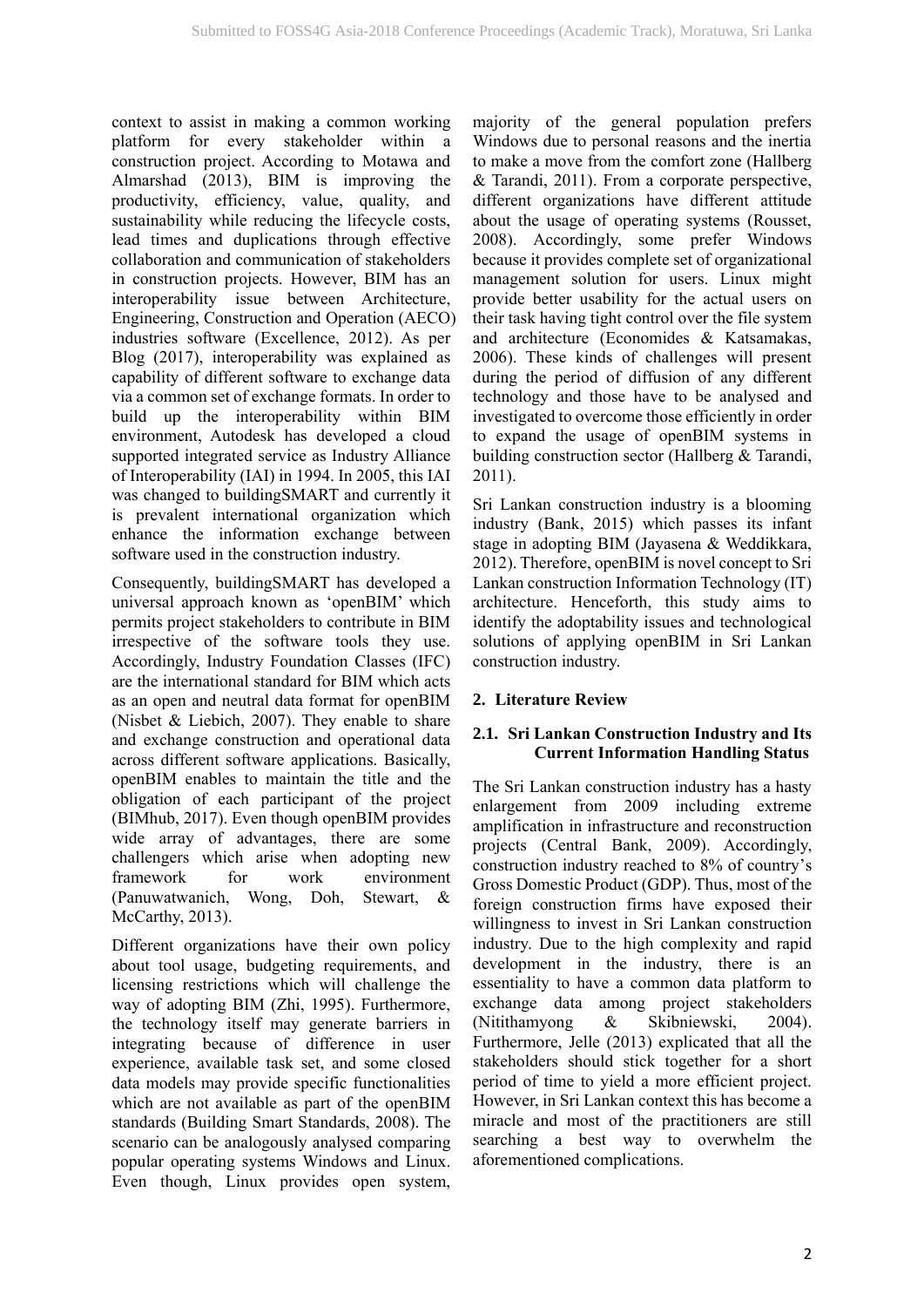

Geo<mark>informatics</mark><br>| | International

According to Weerasinghe and Ekanayake (2012), Sri Lankan construction industry is extremely retarded in adopting a new technology. Henceforth, the industry is still using the paper documentation not yet fully utilize the Information Technology (IT) in planning and execution process. AECO industries commonly use paper as the medium for exchange information and data between the project participants. However, inadequate interoperability of this conventional method rises the construction cost and inefficiencies in final output. These interoperability issues disturb the diffusion of automated AECO industry practices (Gallaher, O'Conor, Dettbarn, & Gilday, 2004). In addition, Yang and Zhang (2006) stated that designing a building is an extremely collaborative process which use heterogeneous computer-support systems. Such design environments cause the interoperability issues. There are various types of interoperability issues which were categorized according to the degrees of interoperability. This categorization is based on the probability of data of a software being accepted in another software.

#### **2.2. Building Information Modelling (BIM)**

BIM can be introduced as a solution for the data and information exchange issues between project participants. BIM provides a common data environment for all the participants to exchange their data and express their ideas (Merschbrock, 2014). According to National BIM Standards (2016), BIM is a digital representation of physical and functional characteristics of a facility. Further, it is a shared knowledge resource for information about a facility, forming a reliable basis for decisions making during its lifecycle. Moreover, Aia (2017) expounded that, BIM is a modern technology which provides a common digital data environment for collaborating and sharing information throughout all the contributors of the construction project. According to Eastman et al. (2008), the success of a project does not wholly depend on the BIM adoption. Further to them, BIM is only a supporting technology for working team of the project, management team and cooperate owners to make the project a successful. However, BIM cannot replace a good management team or good cultured workers. Subsequently Eastman et al. (2008) highlighted that BIM adoption is beneficial for a typical construction project in terms of technically, contractually and socially.

Generally, there should be a certain standard for technology usage where every user of the technology can make the same degree of success or failure. Similarly, BIM also wants a support of a common format for data exchange; by which all the project participants may not face any interoperability issues (BIM Blog, 2017). According to Hijazi (2015), interoperability in BIM means the proficiency of diverse programmes to interchange data through a common set of exchange formats. Azam and Hussain (2009) exposed that it is easy to change to a different software platform rather than moving to a whole different software package. However, in AECO industries it is difficult to adopt because different firms use diverse software systems for their variety of job tasks. Therefore, the best way to maintain interoperability is to pace forward to a common platform.

Accordingly, the Autodesk® software developing company realized the need of an advance information exchanging tool in an open format for modern BIM enabled construction projects. Consequently, they introduced Autodesk Green Building Studio (GBS) which was latterly not successful as expected. After the failure of GBS, Autodesk further developed file converter applications to convert files from one format to another transformable format. This file converting capability implemented by installing software plug-in to existing software. This software plugins are based on Microsoft Visual C++ coding language. These plug-ins overcome the material data confusion and geometric misrepresentation while solving the existing file interoperability issues to some extent (Guzmán & Zhu, 2014). However, to overwhelm the issue completely, the requirement of a standard information and data exchange seriously evolved with the time. In this situation, IAI gave a significant contribution for making a common data exchanging language which was latter known as buildingSMART. IAI was considered as a worldwide collaboration of industry professionals, software developers and researchers for overcome interoperability issues and develop them (Froese, 2003). IAI organizations' primary task was producing interoperable file format for all type of software users in AECO industry. Subsequently, they produced Industry IFC as the interoperable file format (Liebich & Wix, 1999).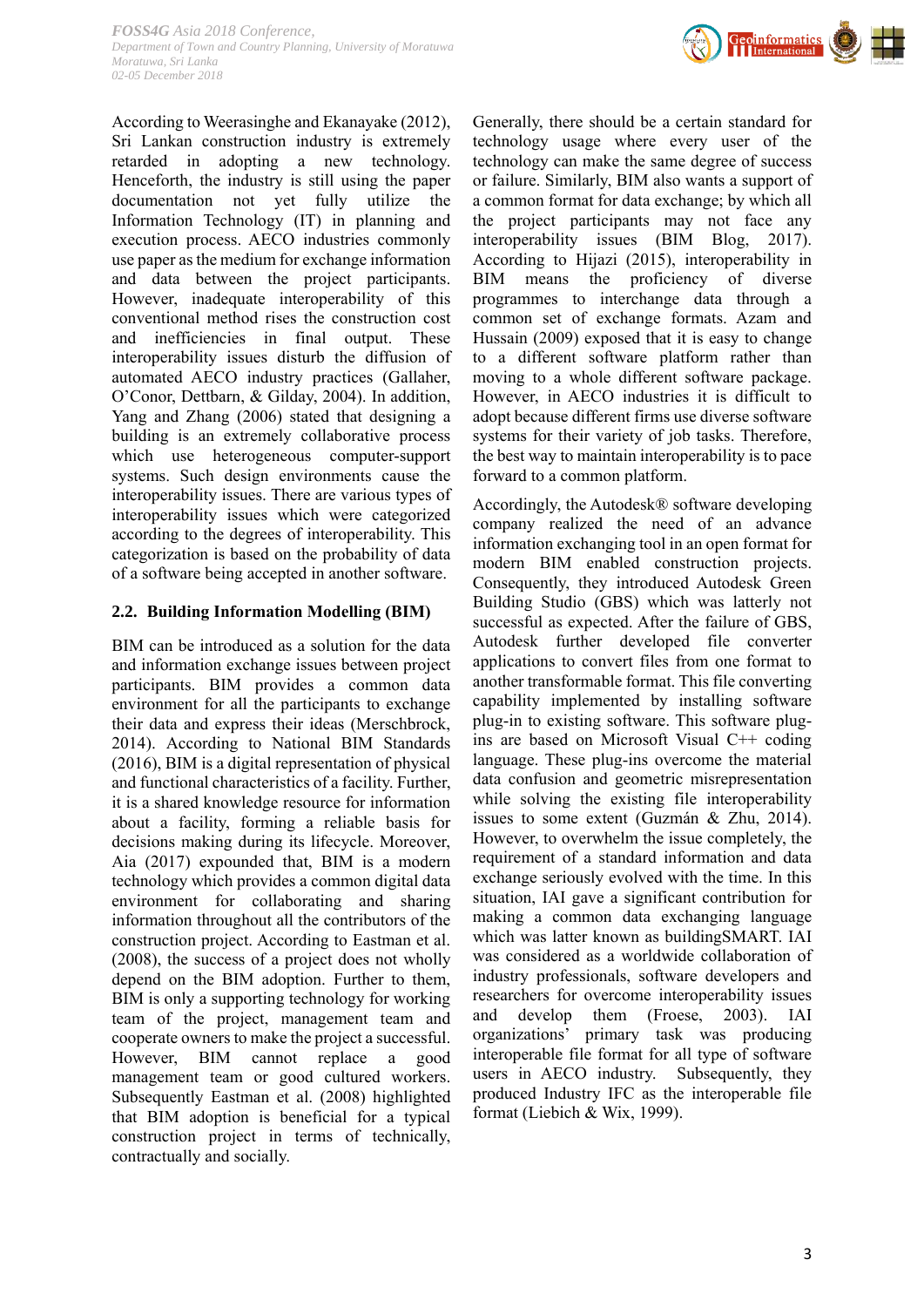# **2.3. What is openBIM?**

According to buildingSMART (2018), "openBIM is a universal approach to the collaborative design, realization and operation of buildings based on open standards and workflows". Further to them, it supports an open workflow by creating a common language for extensively referenced processes and allows project stakeholders to participate regardless of the software tools they use. Bestowing to Azam and Hussain (2009), there is a difference between "openBIM" and "OPEN BIM". Further to authors, OPEN BIM is a software development method for development of BIM software while openBIM is a concept which developed to exchange data between stakeholders of AECO industry and between different software platforms.

# **2.4. Open Software Frameworks and Standards**

Basically, BIM is based on many frameworks which are specifically developed to generate separate service to BIM adoption (Breit et al., 2008). One of such frameworks in openBIM systems is interpretability framework developed by buildingSMART which provides the collaboration and data sharing capabilities of an openBIM system (Hijazi, 2015). Furthermore, Level of Development (LOD) framework launched in 2008 with the AIA E202 document provide a better team working environment for BIM adoption (McGraw Hill Construction, 2012). Moreover, the modern BIM adoption is subjected to management framework which consists the management mental processes helpful for designers in design stage and facilities managers in operation stage (Hassanain, Froese & Vanier, 2001). Additionally, BIM business drivers also have separate framework to provide service in BIM system. This framework facilitates at the beginning of the project and it can identify property owner, engineer and contractor and their respective priorities. Besides, legal framework provides a clear allocation of resources, responsibilities and duties of a BIM team (Breit et al., 2008). Economic analysis framework is another important framework which is a combination of technical, economics and cash flow aspects to make estimates through BIM (Gallaher et al., 2004). Lastly, combination of all these frameworks provides a better BIM system for whole AECO industry to be more effective and efficient.

In addition to frameworks, there are some open software standards which should be followed for a successful BIM adoption. Accordingly, CIMSteel Integration Standards (CIS/2) is established to enable a more united method of working via data sharing and management within companies involved in steel framed buildings construction (Lipman, 2011). Furthermore, there are many ISO (International Organization for Standardization) standard related to BIM (Hill & Steele, 2014). According to Cerovsek (2011), ISO standards can be elaborate by 3C-s; competitiveness, conformity and connectivity. These three main tools help to make a standard for innovation. International Framework for Dictionaries (IFD) is another standard which is developed by buildingSMART. Here, data dictionaries are major components of openBIM concept and this buildingSMART Data Dictionary (bSDD) is considered as the reference library for IFDs. IFD helps to develop interpretability among the software of the AECO industry (Jayasena, 2015). IFC is a significant standard for data exchange function in BIM. IFC data model consists of geometry and properties of "intelligent" building components and their connections to the other components of the building projects (Autodesk, 2016). According to Van den Helm, Böhms and van Berlo (2010), IFC is a natural data model based on development of construction industry. IFC facilitates to share information between software applications and stakeholders of AECO industry. In addition, it provides additional facilities such as determination of the hierarchy of the building elements. Moreover, IFC has unique capability to develop a new version based on the existing versions and it is considered as the most stable data exchanging standard in the ACEO industry (Froese, 2003). Lastly, Standard for the Exchange of Product also known as STEP is an international standard which is capable of distributing project data independently with most of systems. This is an ISO 10303 version, and this can be used in whole lifecycle of a project. STEP supports to develop all project data quality in Computer Aid Designing (CAD) systems (Aia, 2017).

# **2.5. Challenges for openBIM Implementation**

OpenBIM is a novel concept for most of the countries in the world. Thus, there are lot of technical challenges which inhibit the openBIM adoption within a BIM enabled construction industry. Confirming, Juan and Zheng (2014)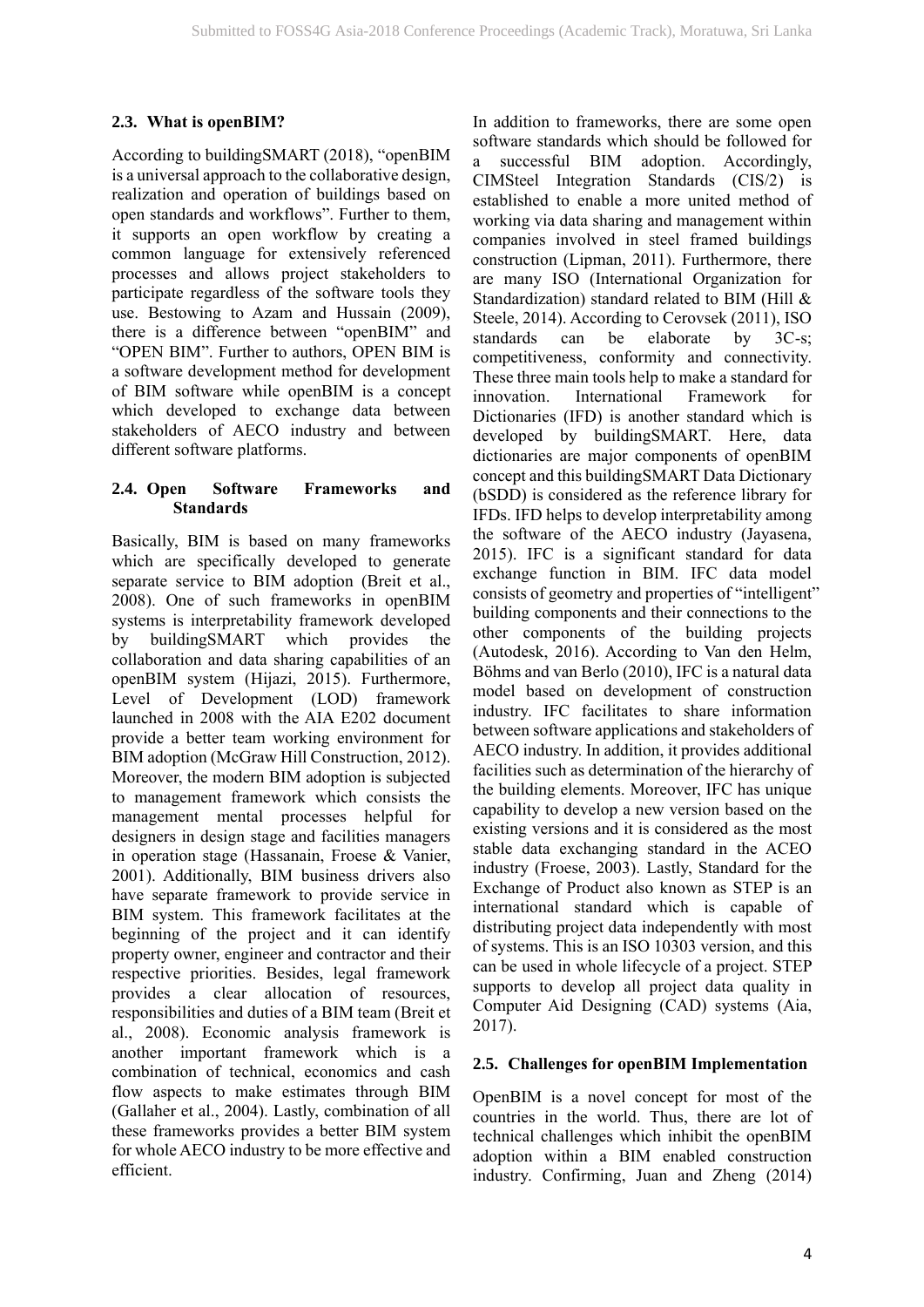*FOSS4G Asia 2018 Conference, Department of Town and Country Planning, University of Moratuwa Moratuwa, Sri Lanka 02-05 December 2018*



explicate that, most of the openBIM service providers are not using cloud-based technologies which provide a good security and reliability for building information. Furthermore, Construction Operation Building Information Exchange (COBie) data standard which is used for openBIM has data drops during the data transition process (Blog, 2017). Moreover, Hallberg and Tarandi (2011) stressed that in last five years' time Autodesk Revit release more than fifty IFC updates which is a tedious aspect in perspective of users.

According to Hijazi (2015), not only the technical challenges but also the industrial challenges barricade the successful adoption of openBIM. Graphicsoft (2013) clearly highlighted that different stakeholders expect diverse requirements from an openBIM adoption. Accordingly, there are 13 requirements of software venders, 10 requirements from AECO organizations and 4 requirements from construction project stakeholders. Further to them, all these requirements should be fulfilled to yield maximum productivity of an openBIM system. Thus, there are industrial challengers which should be overwhelmed for a successful openBIM adoption.

Additionally, there are some other challengers which impact the openBIM adoption especially when moving from native format to open format. Generally, proprietary software use their own native exporting format which are not interoperable with other software used by project partners (Bergeron & Allott Moore, 2011). Contrariwise, non-proprietary file formats can be read and write by any type of software (Huovila, Hyvärinen, & Palos, 2014). IFC and COBie are the main non-proprietary software. When moving to these open formats from native format, huge amount of data losses especially during exporting (Huovila et al., 2014). Thus, it is a challenging aspect to be considered.

# **2.6. Open Source Software Support in Sri Lanka**

In Sri Lanka, there are two types of Free and Open Source Software (FOSS) providers. There is one category of software which can be downloaded free of charge and only have a community support. On the other hand, there are software which can be downloaded free of charge and customer can purchase vender support if he requires. There are so many predominant100% open source software

companies in Sri Lanka and they develop open source software and sell them with or without vender support (WSO2 Cooperation, 2017). Further, the community support open source software provides online forums as a common platform for open source software users. However, all these open source software have encountered number of problems and lapses (Exchange, 2017).

Sri Lanka needs open source software when considering all the social, economic and technical factors (Elvitigala, 2002). Even if the modern construction industry is in kindergarten stage of BIM adoption, it heavily uses computer applications to improve the productivity and to reach lean objectives. According to Aruna, Perera and Weerawarne (2013), open source software solutions have more positive marks in Sri Lankan context. Thus, it is essential requisite to investigate on factors for successful adoption of openBIM in Sri Lanka.

# **3. Research Methodology**

Research methodology is the whole procedure which conducts to fulfil the research aim extending from the theoretical foundation to collection and analysis of data (Fellows & Liu, 2008). Firstly, an extensive literature review was conducted to build up the foundation for the research. Through the literature synthesis insight to BIM, openBIM and common challenges to adopt openBIM were identifying extensively. Subsequently, the mixed research approach was used for the study by combining both quantitative and qualitative approaches to diminish flaws and glitches associated with mono approaches (Teddlie & Tashakkori 2003; Johnson & Onwuegbuzie 2004; Neuman, 2011). Further to them, it improves the validity and reliability of results while enhancing the comprehension of study directing to novel dimensions. Basically, the research considered on the IT skills and computer literacy of the AECO industry stakeholders. Since, there is limited number of practitioners with in Sri Lankan context who have adequate knowledge on BIM and its applications, the research was wholly conducted based on an exploratory nature. The online questionnaire was prepared in 'iBIM survey' website which was linked to iBIM.lk. The website offers survey facilities for BIM related research while providing proper research background and knowledge of BIM to academicians.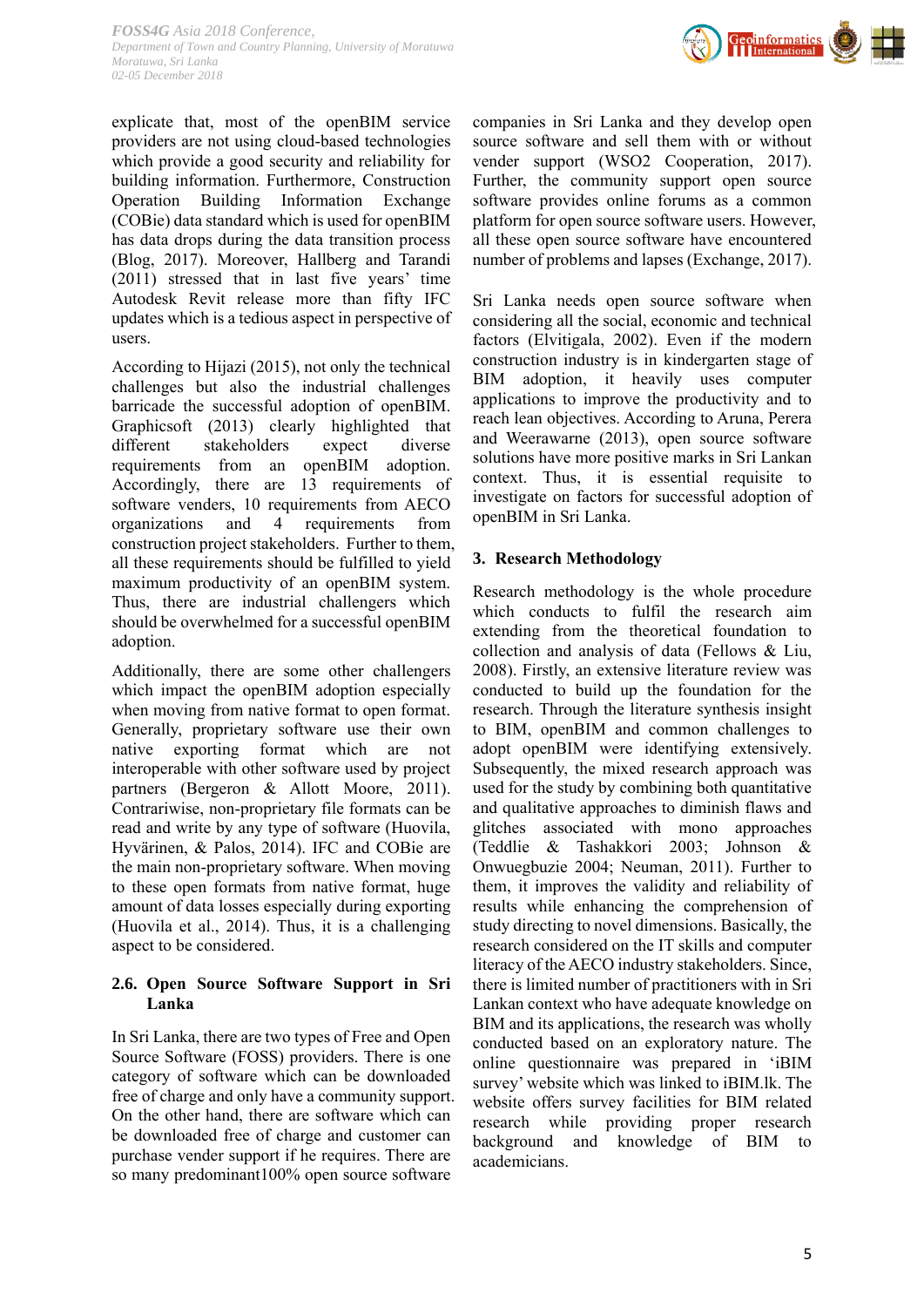Consequently, the gathered qualitative data was analysed using content analysis which is widely used qualitative analysis technique. According to Westbrook (1994), the content analysis generates logical and reliable implications from the collected data while becoming the most applicable technique to adsorb, summarize and define the content included. Subsequently, the quantitative data was analysed from iBIM survey research facility from which the online questionnaire was also prepared. The descriptive analysis and binomial test were used to have an in-depth data analysis for specific questions. Generally, the binomial test is using for experimental research (Norušis, 2006). Further to him, the test help to select a possible outcome between the two outcomes. In addition, the test provides what the probability of favourable outcomes.

#### **4. Results and Findings**

# **4.1. Software usage in Sri Lankan construction firms**.

Through the research findings it was identified that 76% of Sri Lankan construction companies utilize software applications namely as Microsoft office package, Autodesk Auto Cad and Microsoft project. Out of 3D supported software (AutoCAD, Revit, Sketchup, CostX) only two software support BIM and they were identified as Revit and CostX. The Revit has 5% of usage rate and CostX software has 6% which were considerably low. This emphasize that adoptability of BIM prevails in a basic stage. The usage of CostX software highlighted that 5D BIM related quantity take off is practicing in Sri Lankan construction industry and thus Sri Lankan construction industry might be in level 1 or level 2 in BIM maturity levels.

#### **4.2. The approaches to overcome software issues**

Different approaches were utilized to overcome issues related to software as search on internet, refer user manual, online forums, looking for vendor support and other methods. In here 62% of the respondents selected "*Search on internet*" as the first approach where "*Looking for vendor support*" were identified to be placed second with 29%. Further, binomial test was conducted for the most significant response of "search on internet" method and where the mode value of the distribution is 13 and relevant probability of the mean is 0.18 and is represented in Figure 1.

The cumulative all probabilities are equal to the area of the graph. The low probability of the mean value emphasizes where is high influence from the other factors which were consist of failure side.



#### **Figure 1: Binomial Distribution curve for "search on internet" approach**

Mean value was derived as follows.

Where; p= Probability

 $Mean = 1 * 0.62 + 0 * (1 - 0.62)$ 

 $Mean = 0.62$ 

The variance was derived as follows.

 $Variance = 21 * 0.62 * (1 - 0.62)$ 

Where; p= Probability,

n= sum of independent variables

$$
Variance = np(1 - p)
$$

 $Variance = 4.94$ 

According to the mean, when increasing the respondent rate the selection of "search on internet" problem solving method will be reach to the 62%. In addition, variance is emphasizing the spread of probability distribution. When variance is increasing the maximum probability is dropping down which would change the bell shape of the curve.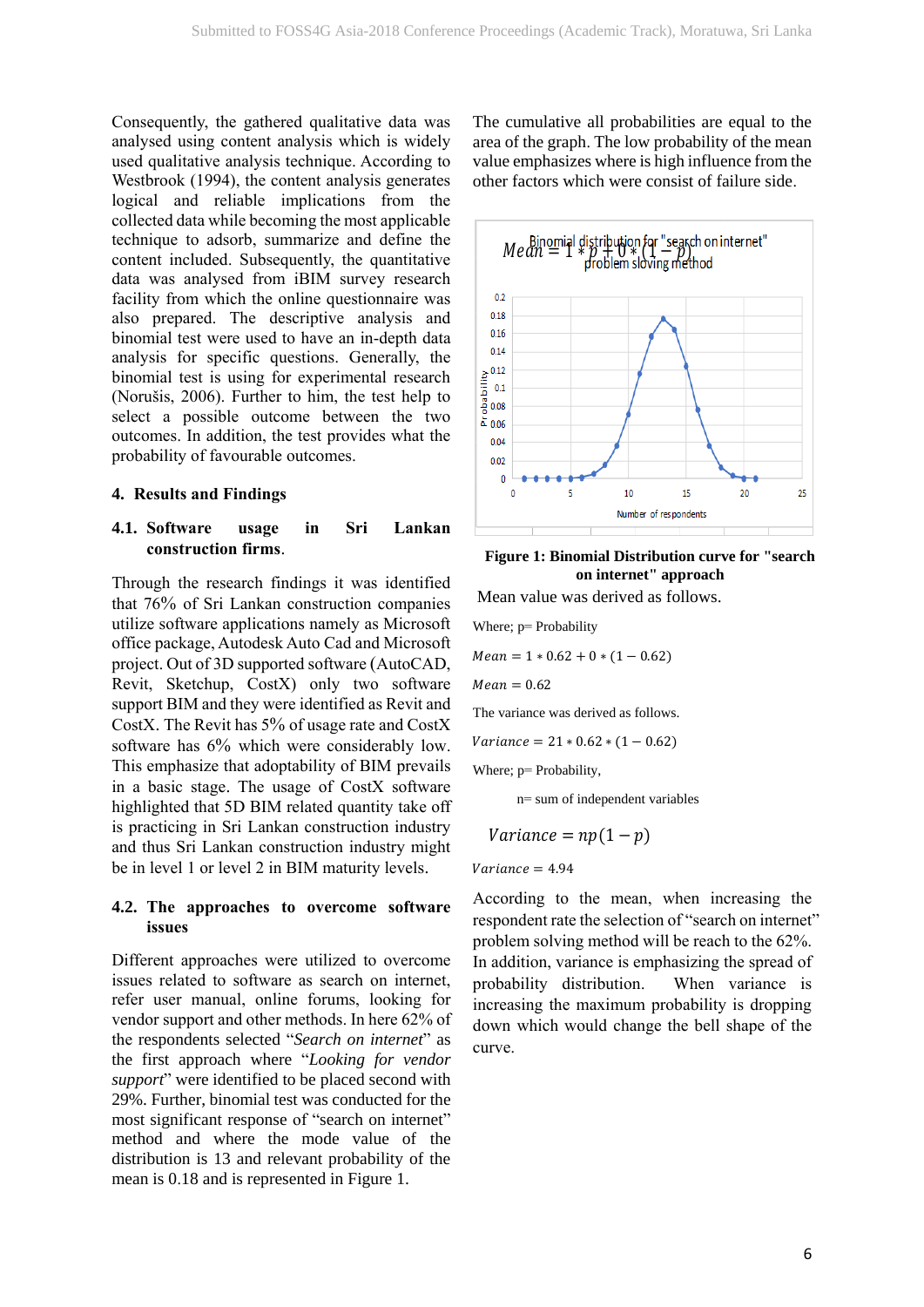# **4.3. Proprietary software and Free and Open Source software** (**FOSS**) **usage of Sri Lankan construction firms**.

**Error! Reference source not found.** illustrates the usage of FOSS and propriety software in Sri Lankan construction industry. 85% of companies have adopted proprietary software and only 15% have adopted FOSS explicating that majority use proprietary software.



**Figure 2: Proprietary software and Free and Open Source software (FOSS) usage**

#### **4.4. Minimize software cost considering low usage of software features**

While identifying the acceptance of usage of software features in proprietary softwares. The proprietary software users require finances for software licenses and most of users were not using over 50% of their features. This is a capital wastage due to not fully utilizing the software. This must be minimized and thus encourage them to fully take the usage of FOSS.

| Table 1: How to minimize software cost considering |  |
|----------------------------------------------------|--|
| low usage of software features of software.        |  |

| Respondent |                                                                                 | <b>Priorities</b>               |                |
|------------|---------------------------------------------------------------------------------|---------------------------------|----------------|
| No.        | Key words                                                                       | Common key<br>words             | Qty            |
| 10         | Open source software                                                            | Open source<br>software         | $\overline{2}$ |
| 14         | Manually                                                                        | Manually                        |                |
| 16         | Cloud version                                                                   | Cloud version                   |                |
| 19         | Product vision, Training                                                        | Product vision                  |                |
| 20         | Optimizing existing licenses, Understanding<br>the need                         | Training                        |                |
| 21         | License duration, Number of licenses, Software<br>requirements, Software clouds | Optimizing existing<br>licenses |                |
| 22         | Both software types                                                             | Understanding the<br>need       |                |
| 24         | Optimum usage, Existing software                                                | License duration                |                |
| 31         | Experts advise                                                                  | Number of licenses              |                |
| 33         | High technical applications                                                     | Both software<br>types          |                |
|            |                                                                                 | Experts advise                  |                |

According to the **Error! Reference source not found.** no significant method prevails to minimize

the wastage of not using features of softwares. However, the result might be affected by the open source software awareness as there is low awareness rate for open source software in construction industry in Sri Lanka according to findings in section 4.5. Therefore, the response for open source software might be low. Two respondents mentioned that using software cloud the partially utilization of the software could be reduced but there is no major effect from the software cloud. Additionally, another two respondents mentioned optimizing existing licenses computers whereas one respondent identified that understanding the software need and selection of software has a considerable impact.

#### **4.5. Awareness in open source software in the firms**

This figure is based on all the employees with IT knowledge. 53% of respondents has 26%-50% of FOSS knowledge and 26% of them has 0%-25% FOSS knowledge. This is considerably less percentage and only 21% of respondents has 51%- 75% of FOSS knowledge. There is no organization which has more than 75% of FOSS knowledge of employees. Thus it is required to have reasonable brains storming sessions for employees to gain knowledge of FOSS before the open BIM implementation.

# **4.6. Most suitable ways for open source software supporting methods in Sri Lanka**

FOSS support required to Sri Lankan construction organizations is available in many methods such as online forums, purchase vendor support from third party company, support software by company itself and through the support of project sponsor. Accordingly, 45% of respondents selected taking support from online forums and 35% of respondents selected purchase vendor support from third party software company as the most suitable methods of supports. Accordingly, it is evident that the most appropriate choice is online forums and it is very cost effective and the satisfactory level is high with quick response time.

# **4.7. Difference between proprietary BIM vs openBIM features**

100% respondents agreed that "*openBIM, easy to file sharing through the software and improving*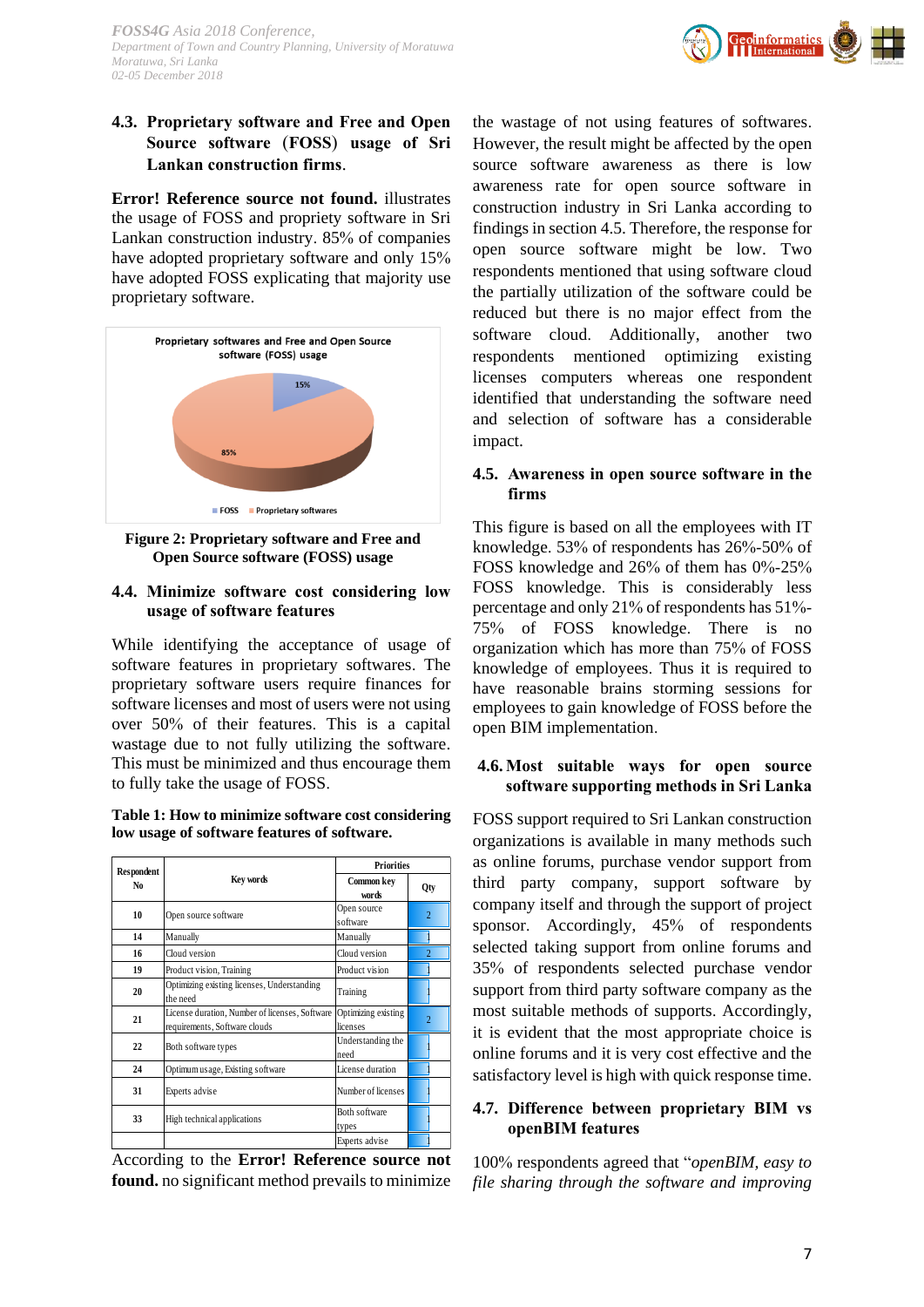*the coordination among employees*". Only 65% agreed that "*open BIM can take necessary software improvements within the organization*". However, 70% of them stated that "*Both OpenBIM and proprietary BIM speed up the quantity takeoff by the same amount*" where 85% identified that "open BIM reduces overall project cost of the organization".

Furthermore, only 40% stated that "*Both provide more accurate design visualization*"*.* These analyzed features were highly benefited to open BIM technology adoption in Sri Lankan construction industry.

# **4.8. Challenges to openBIM implementation in an organization**

Accordingly, 35% respondents have problems with "*Lack of the knowledge about open BIM*"*,* 5% of respondents have problems of "*Lack of high capacity computers*", 20% have problems with "*Lack of technical support*" and 40% of respondents have "*Lack of open BIM based projects*".

This explicit that majority have the problem of lack of open BIM based projects. This is a common problem for proprietary BIM implementation.

### **4.9. Remedies to overcome the interoperability issues with in Sri Lankan construction field**

One of the major problems in BIM maturity Level 2 is interoperability issues between software. Accordingly, 60% of respondents experienced interoperability issues in Sri Lankan construction industry. As per Table 2, majority of respondents are using software packages to overcome the interoperability issues. However, this method is a costly solution and it causes some contractual issues. Consequently, when using software packages most of the participants of construction projects must use same set of software packages and some parties doesn't agree with that.

Although two respondents are using file converters to avoid interoperability problems it is not a successful method as it leads to data loses and file converter has legal issues to use publicly.

Moreover, looking forward to the help from IT section and other three answers belong to common data format. This solution is more applicable at the BIM level 3.

**Table 2: Remedies which could be taken to overcome interoperability issues**

### **4.10.Implementing openBIM in construction firms in Sri Lanka**

|                  | <b>Priorities</b>                                   |                                                     |     |
|------------------|-----------------------------------------------------|-----------------------------------------------------|-----|
| Respondent<br>No | Key words                                           | Common key<br>words                                 | Qty |
| 10               | File converters                                     | File converters                                     |     |
| 15               | Converting                                          | Limit<br>the<br>with<br>interaction<br>Incompatible |     |
| 16               | Limit the interaction with Incompatible<br>software | Software package                                    | 4   |
| 19               | Similar version                                     | exporting<br>Data<br>formats                        |     |
| 24               | Software packages                                   | Help of IT section                                  |     |
| 30               | Software package<br>Types of data exporting formats | data<br>Common<br>format                            | 1   |
| 31               | Help of IT section                                  |                                                     |     |
| 32               | Common data format                                  |                                                     |     |
| 34               | IT experts,                                         |                                                     |     |
| 8                | Software package                                    |                                                     |     |

Six respondents mentioned that lack of knowledge with openBIM, maybe a great barrier for implementing this technology as the openBIM knowledge of all participants of construction project impact to start an openBIM project. While five respondents stated high cost for making openBIM infrastructure is a barrier as it requires IT facilities, openBIM knowledge, openBIM adoption of other projects stakeholders and knowledge of standards openBIM protocols. Additionally, Open source software needs software maintenance and software upgrades for bug fixing and adding new features according to project requirements. Three respondents identified the requirement of good technical support before the openBIM implementation including computer hardware, proper communications, network facilities and server facilities. Lack of openBIM based projects were also a hindrance which leads to kept to the conventional construction process.

Training programs and BIM curriculum aid for the implementation of openBIM in Sri Lanka. BIM curriculum is a training facility which provide by the BIM software vendors illustrating the way to use the software and features of the software and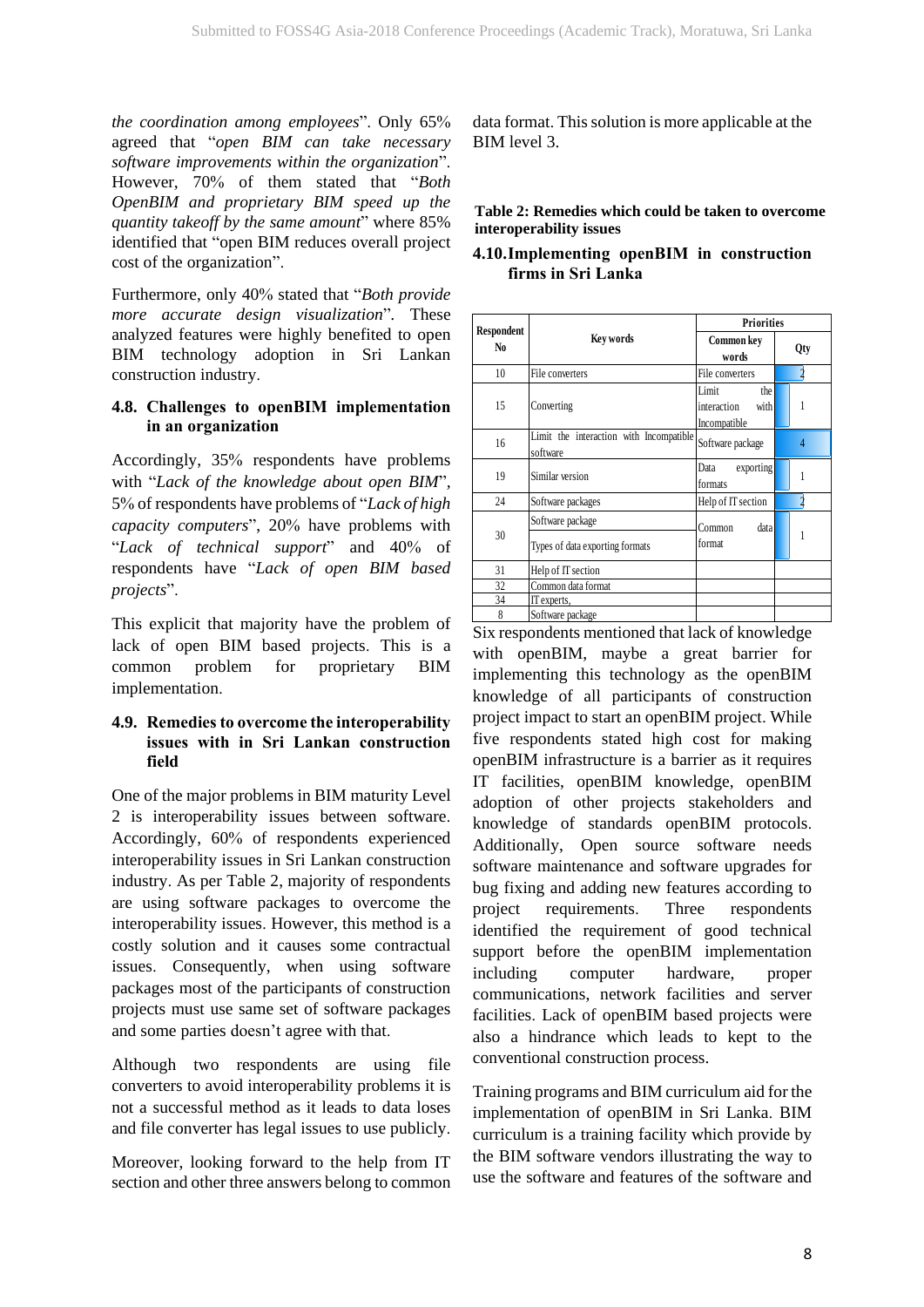

they must be launched for the adoption of openBIM.

Additionally, government responsibility for implementing openBIM is essential. It is evident that countries including Singapore and United Kingdom, their government made a rule to use BIM for all the construction which were above certain extend of construction value. These rules greatly support BIM adoption of a country.

# **5. Discussion and Conclusion**

OpenBIM is a unique technology which is currently operating in construction industry and which can be developed to manufacturing industry. OpenBIM facilitates special characteristics for construction information management system. OpenBIM project stakeholders work with common data environment and all the information of the construction project are going through the centralized data model. The responsibility of data management in the model is holding by the information managers. Collaborative working environment could be built by using one software vendors' product or by exchanging data from the industry supported data exchanging format. All stakeholders including Civil Engineers, Quantity Surveyors, Project Managers, Clients must greatly adopt IT related technologies during the period of openBIM adoption, even though they have no proper IT related background. The cost embedded with the comport hardware, networking facilities and related technologies were considerably higher with openBIM related construction process comparing to conventional construction process. The uncommon professionals are contributing to construction project through the roles such as information managers and their duties and responsibilities which were embedded with profession is not familiar to existing professionals in the industry.

From the findings of the study, it can be concluded that openBIM is not yet practical in Sri Lanka. Potential for its adoption is very low in current context of the country. The key challenges can be divided into two categories as technical and industrial. Accordance with research findings technical challenges were associated with high cost to build up IT infrastructure for required level, low level of awareness of open source software and lack of training facility. The industrial challenges consisted with, resistance to change, lack of openBIM based projects, legal system not fully support with contractual agreements in openBIM, requirement of openBIM project governing regulatory body and systematic protocol for proper openBM adoption in Sri Lanka.

There was no clear evidence to deduce that these would be overcome. Although various approaches were highlighted to overcome challenges, there was no systematic approach. After considering all those factors, it can be concluded that the Sri Lankan construction industry is not yet ready for openBIM adoption.

Recommendations could be brought for the potential to adopt openBIM in Sri Lankan construction industry. Conducting proper educational programs and training sessions consisting of openBIM software and contractual procedures of openBIM context are among them.

The professional practitioners of construction industry require better knowledge about openBIM procedures therefore, as there are much more complexity comparing to conventional construction procedures. Working with fully collaborative working platform was different than the proprietary working platform where proprietary BIM users also must have separate training for openBIM adoption. Training sessions must be conducted in a much effective manner without any disturbance to regular work of organizations.

Conventional construction has systematic procedures to conduct the construction project and BIM has a protocol to conduct BIM based projects. The copyright rights and collaboration procedures are different to BIM projects when comparing with openBIM projects. Consequently, there is a requirement of systematic protocol for openBIM based projects or to have an update version of BIM protocol. There are different legal systems and different construction cultures in different countries thus, better to have a separate openBIM protocol for Sri Lanka and involvement of regulatory body for openBIM based projects is very supportive to implement systematic openBIM standards in Sri Lanka.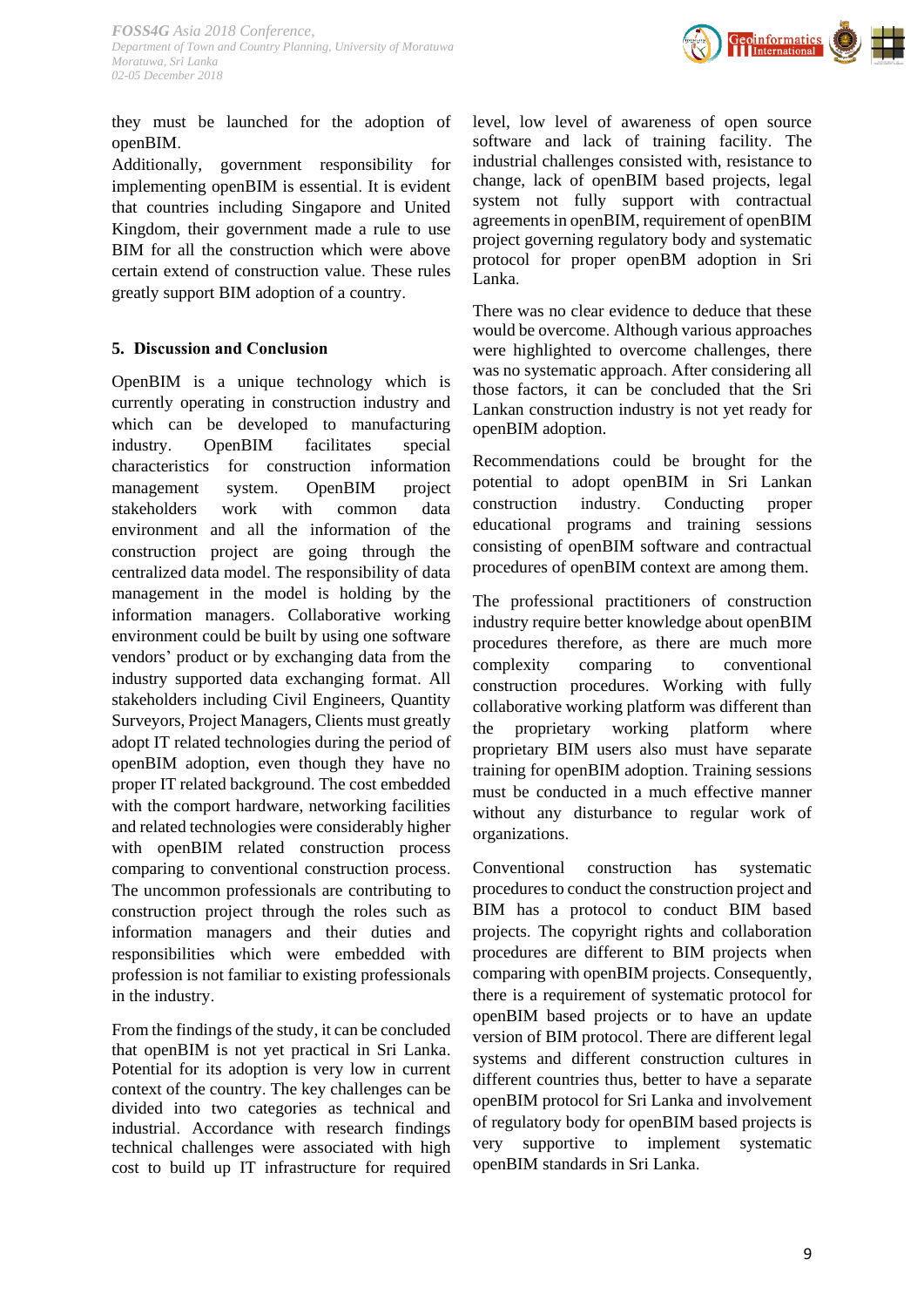Government responsibility for openBIM implementation in Sri Lanka might be an appropriate remedy for start of an openBIM project.

BIM based projects save 20% to 30% of construction cost and it proved bunch of benefits during opening stage as well where in a large project the cost saving is considerably a large amount. When considering openBIM, the cost savings is greater than BIM based projects. Hence, government must establish a rule for major construction openBIM model and practice openBIM during construction stage and make it mandatory for projects which are above certain construction cost level. This will be more productive for openBIM adoption in Sri Lanka.

# **6. References**

Aia, V. P. (2017). Building Information Modeling (BIM) Interoperability Issues, 1–21.

Aruna, K., Perera, C., & Weerawarne, S. (2013). Free and Open Source Software Technology Adoption in the Sri Lankan Banking Industry, 1(1), 20–34.

Autodesk. (2016). Improving Building Design Project Collaboration using openBIM ® Data Exchange Standards Industry Foundation Classes (IFC). Retrieved from

https://damassets.autodesk.net/content/dam/autod esk/www/campaigns/interoperability/fy17-aecifc-interoperability-whitepaper-en.pdf

Azam, M., & Hussain, I. (2009). The Role of Interoperability in eHealth. Retrieved from http://www.engineering.com/BIM/ArticleID/121 31/The?Role?of?Interoperability?in?BIM.aspx

Bank, C. (2015). Annual Report 2015. Retrieved from

http://www.cbsl.gov.lk/pics\_n\_docs/10\_pub/\_do cs/efr/annual\_report/AR2015/English/content.ht m

Bergeron, J. E., & Allott Moore, J. (2011). File processing of native file formats. Retrieved from https://www.google.com/patents/US2012026575 9

BIM Blog, (2017). Understanding Interoperability with BIM November, 5–7.

Retrieved from http://www.bimhub.com/blog/understanding?inte roperability?bim/

BIMhub. (2017). Advantages of Open BIM for AEC Companies. Retrieved from http://www.bimhub.com/blog/advantages?open? bim?aec?companies

Blog, (2017). BIM Interoperability - is the industry sailing under false colors ?, 1–13. Retrieved from http://blog.areo.io/biminteroperability/

Breit, M., Vogel, M., Häubi, F., Märki, F., Soldati, M., Etesi, L. I., … Walther, A. (2008). Building Information Modelling Demystified: Does it Make Business Sense to Adopt Bim?, (2004)

Building Smart standards. (2008). Retrieved from http://www.buildingsmart-tech.org/

buildingSMART-Tech.org. (2018). Retrieved from http://www.buildingsmarttech.org/specifications

Central Bank of Sri Lanka. 2009. CBSL Annual Report 2009: Economic Infrastructure. [Accessed 2018 Jan 13].

Cerovsek, T. (2011). A review and outlook for a "Building Information Model" (BIM): A multistandpoint framework for technological development. Advanced Engineering Informatics, 25(2), 224–244. https://doi.org/10.1016/j.aei.2010.06.003

Eastman, C., Liston, K., Sacks, R., & Liston, K. (2008). BIM Handbook Paul Teicholz Rafael Sacks. https://doi.org/2007029306

Economides, N., & Katsamakas, E. (2006). Linux vs. Windows: A Comparison of Application and Platform Innovation Incentives for Open Source and Proprietary Software Platforms. The Economics of Open Source Software Development, 207–218.

Elvitigala, D. (2002). Analysis of free and open source software adoption in Sri Lankan software companies. Retrieved from http://dl.lib.mrt.ac.lk/bitstream/handle/123/12527 /post-text.pdf?sequence=2&isAllowed=y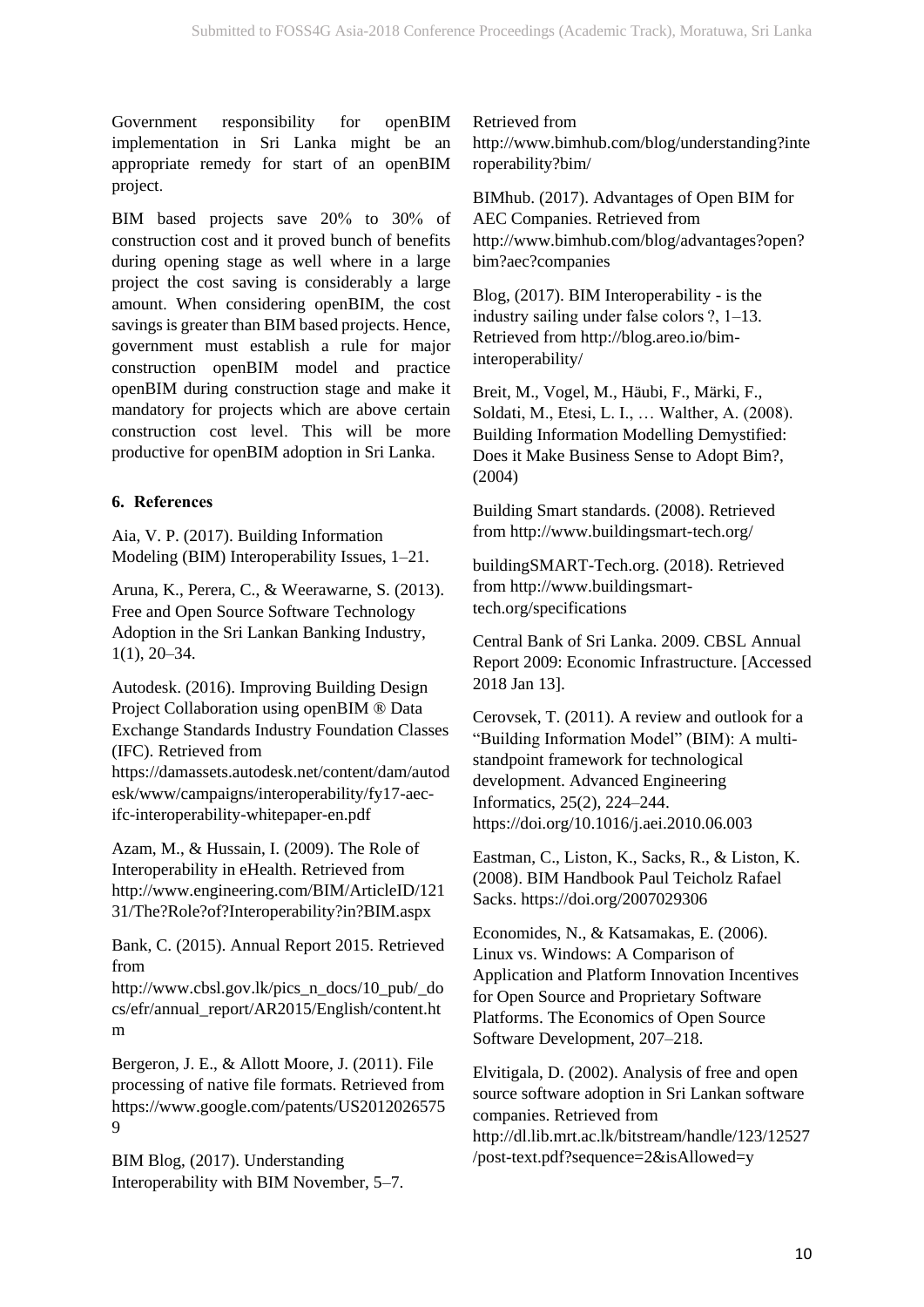

Excellence, C. (2012). Open BIM & Closed BIM. Retrieved from http://ckegroup.org/thinkbimblog/wpcontent/uploads/2012/04/BIM-vs-OPENBIM.pdf

Fellows, R. and Liu, A., 2008, December. Impact of participants' values on construction sustainability. In Proceedings of the Institution of Civil Engineers-Engineering Sustainability (Vol. 161, No. 4, pp. 219-227). Thomas Telford Ltd.

Froese, T. (2003). Future directions for IFCbased interoperability. Electronic Journal of Information Technology in Construction.

Gallaher, M. P., O'Conor, A. C., Dettbarn, J. L., & Gilday, L. T. (2004). Cost Analysis of Inadequate Interoperability in the U.S. Capital Facilities Industry. Nist, 1–210. https://doi.org/10.6028/NIST.GCR.04-867

Gallaher, M. P., O'Conor, A. C., Dettbarn, J. L., & Gilday, L. T. (2004). Cost Analysis of Inadequate Interoperability in the U.S. Capital Facilities Industry. Nist, 1–210. https://doi.org/10.6028/NIST.GCR.04-867

Graphicsoft (2013). Retreived from http://www.graphisoft.com/archicad/startedition/

Guzmán, E., & Zhu, Z. (2014). Interoperability between Building Design and Building Energy Analysis. Computing in Civil and Building Engineering (2014), 17–24. https://doi.org/10.1061/9780784413616.003

Hallberg, D., & Tarandi, V. (2011). On the use of open bim and 4d visualisation in a predictive life cycle management system for construction works. Journal of Information Technology in Construction (ITcon), 16, 445-466.

Hassanain, M. A., Froese, T. M., & Vanier, D. J. (2001). Development of a maintenance management model based on {IAI} standards. Artificial Intelligence in Engineering, 15(2), 177–193.

Hijazi, M.O., 2015. Bridging the gap: A tool to support bim data transparency for interoperability with building energy performance software. University of Southern California.

Hill, T., & Steele, R. (2014). ISO : Standards for BIM & Infrastructure ISO, a global system, (October).

Huovila, P., Hyvärinen, J., & Palos, S. (2014). Linking SBA metrics with construction products manufacturers' BIM e ‐ Catalogues. Sustainable Building Alliance, (October).

Jayasena, H. S. (2015). Developemet of BIM. Retrieved from http://www.bimlab.net/bimacademy-home/21 development-of-bim.html

Jayasena, H.S., & Weddikkara, C. (2013). Assessing the BIM Maturity in a BIM Infant Industry. In: The Second World Construction Symposium 2013: Socio-Economic Sustainability in Construction, Sri Lanka, 14 – 15 June 2013. Colombo, Ceylon Institute of Builders, 62-69.

Jelle, B. P. (2013). 7 Th Nordic Conference on Construction Economics and Organisation 2013. The Role of Accelerated Climate Ageing of Building Materials, Components and Structures in the Laboratory, (June), 92.

Johnson, R.B., Onwuegbuzie, A.J. and Turner, L.A., 2007. Toward a definition of mixed methods research. Journal of mixed methods research, 1(2), pp.112-133.

Juan, D., & Zheng, Q. (2014). Cloud and Open BIM-Based Building Information Interoperability Research. Journal of Service Science and Management, (April), 47–56. https://doi.org/10.4236/jssm.2014.72005

Liebich, T., & Wix, J. (1999). IFC Specifications Development Guide. International Alliance Of Interoperability, 129.

Lipman, R. R. (2011). SteelVis (aka CIS/2 Viewer).

McGraw Hill Construction. (2012). The Business Value of BIM in North America. SmartMarket Report.

Merschbrock, C. (2014). Succeeding with Building Information Modeling : A Case Study of BIM Diffusion in a Healthcare Construction Project. Retrieved from https://doi.org/10.1109/HICSS.2014.490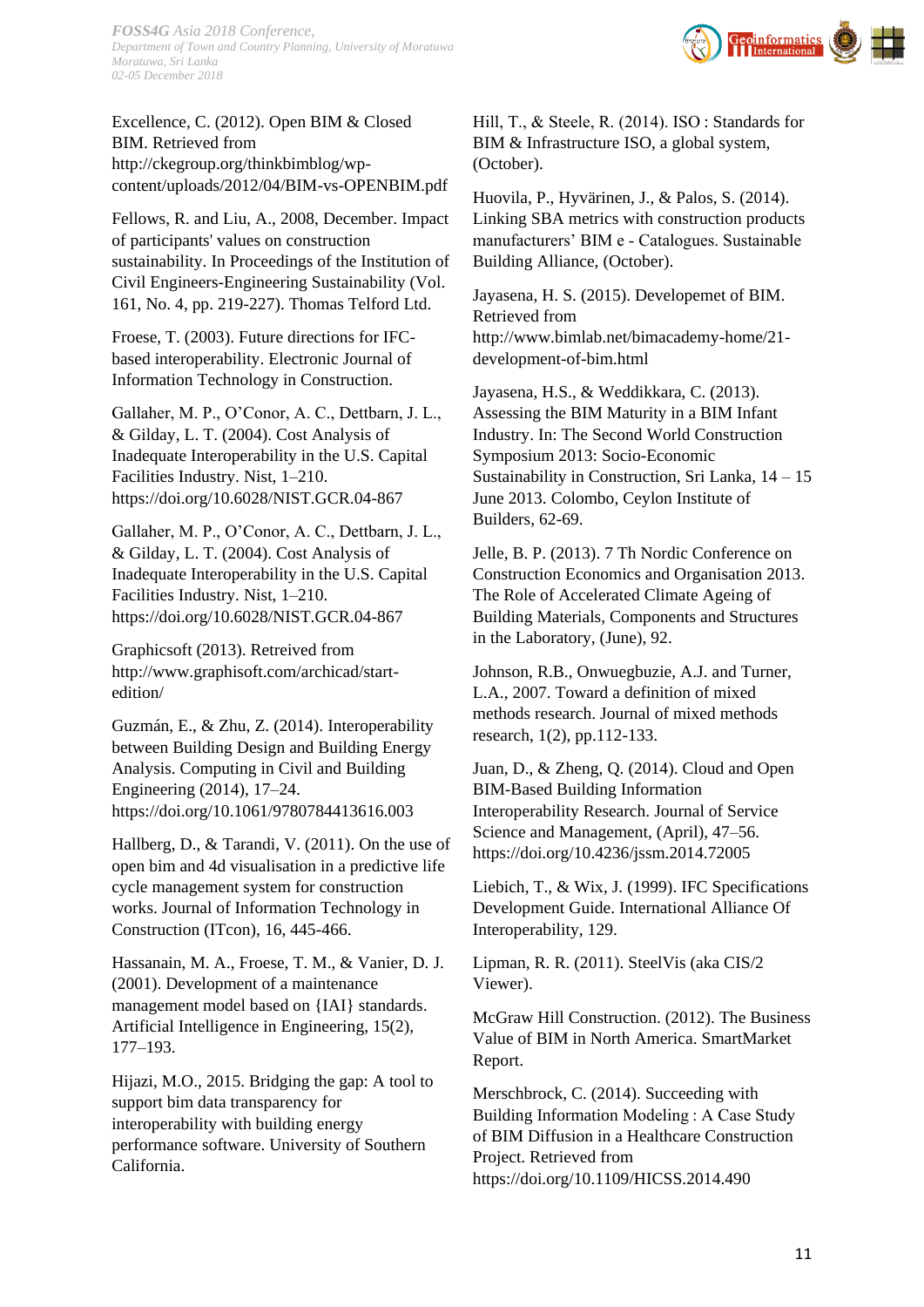Motawa, I., & Almarshad, A. (2013). A knowledge-based BIM system for building maintenance. Automation in Construction, 29, 173–182.

https://doi.org/10.1016/j.autcon.2012.09.008

National BIM Standard-United States. (2016). Frequently asked questions about the national BIM standard-United States™. Retrieved from https://www.nationalbimstandard.org/faqs

Neuman, W.L. (2011), Social Research Methods: Qualitative and Quantitative Approaches, 7th edn, Pearson/Allyn and Bacon, Boston

Nisbet, N., & Liebich, T. (2007). ifcXML Implementation Guide. History, 1–50.

Nitithamyong, P., & Skibniewski, M. J. (2004). Web-based construction project management systems: how to make them successful?. Automation in construction, 13(4), 491-506.

Norušis, M. J. (2006). SPSS 14.0 guide to data analysis. Upper Saddle River, NJ: Prentice Hall.

Panuwatwanich, K., Wong, M. L., Doh, J.-H., Stewart, R. A., & McCarthy, T. J. (2013). Integrating building information modelling (BIM) into Engineering education: an exploratory study of industry perceptions using social network data. Australasian Association for Engineering Education Conference (AAEE2013), 1–9. Retrieved from http://ro.uow.edu.au/cgi/viewcontent.cgi?article= 2929&context=eispapers

Rousset, F. (2008). GENEPOP'007: A complete re-implementation of the GENEPOP software for Windows and Linux. Molecular Ecology Resources, 8(1), 103–106. https://doi.org/10.1111/j.1471- 8286.2007.01931.x

Teddlie, C. and Tashakkori, A., 2003. Major issues and controveries inthe use of mixed methods in the social and behvioral sciences. Handbook of mixed methods in social & behavioral research, pp.3-50

Van den Helm, P., Böhms, M., & van Berlo, L. (2010). IFC-based clash detection for the opensource BIMserver. Computing in Civil and Building Engineering, Proceedings of the International Conference. Nottingham University Press, Nottingham, UK, 30, 181.

Weerasinghe, K.B. and Ekanayake, L.L., 2013. Technology transfer to local construction industry through foreign contractors: barriers and enablers.

Westbrook, L. (1994). Qualitative research methods: A review of major stages, data analysis techniques, and quality controls. Library & Information Science Research, 16(3), 241-254. doi:10.1016/0740-8188(94)90026-4

WSO2 Coperation. (2017). The WSO2 Advantage.

Yang, Q. Z., & Zhang, Y. (2006). Semantic interoperability in building design: Methods and tools. CAD Computer Aided Design, 38(10), 1099–1112. https://doi.org/10.1016/j.cad.2006.06.003

Zhi, H. (1995). Risk management for overseas construction projects. International Journal of Project Management, 13(4), 231–237. https://doi.org/10.1016/0263-7863(95)00015-I